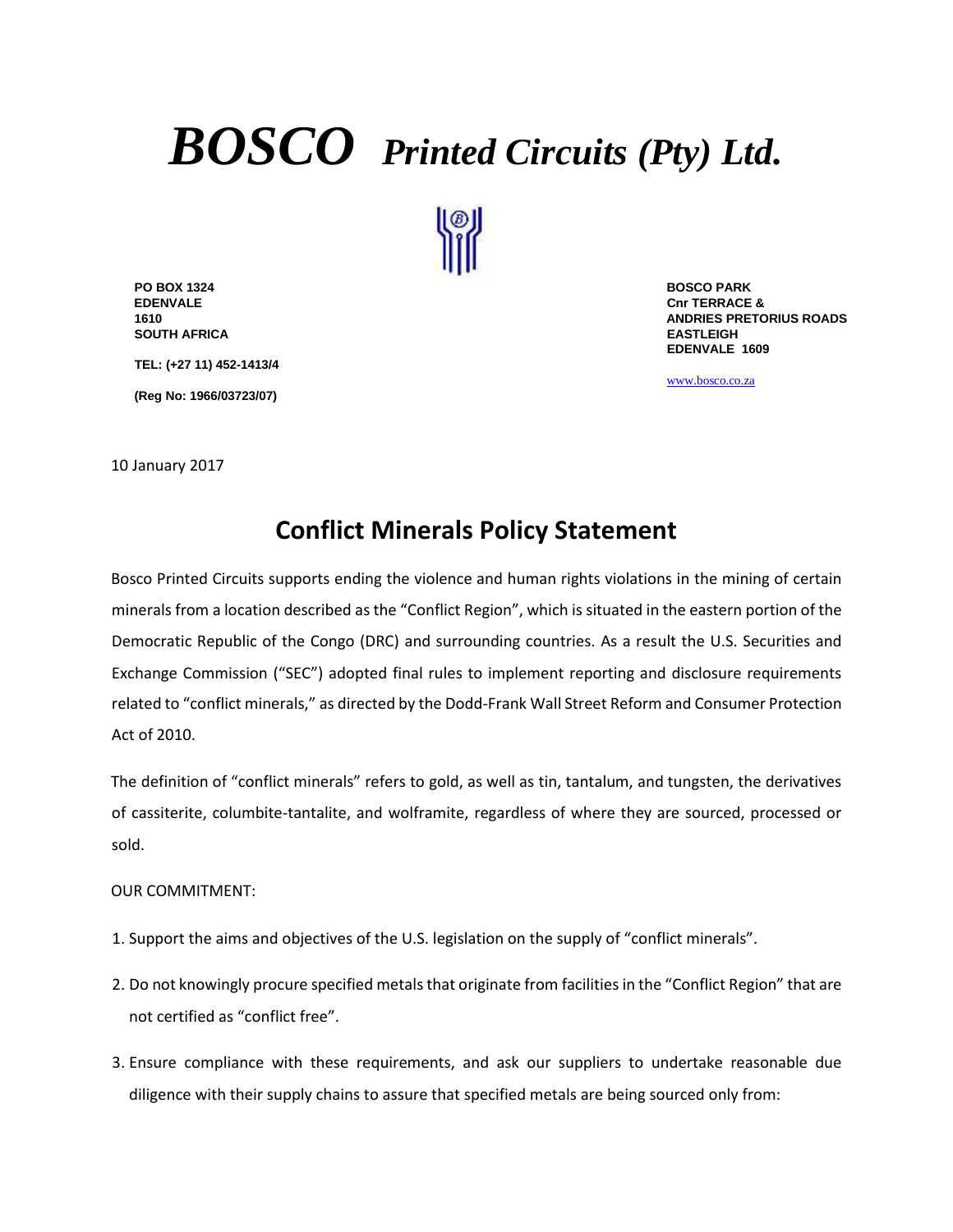- Mines and smelters outside the "Conflict Region" or
- Mines and smelters which have been certified by an independent third party as "conflict free" if sourced within the "Conflict Region".

This due diligence includes having our suppliers provide written evidence documenting that raw materials used to produce gold, tin, tantalum and tungsten, used in the materials to manufacture components and products supplied to Bosco Printed Circuits, originate from outside the "Conflict Region" or if they originate from within the "Conflict Region", that the mines or smelters be certified as "conflict free" by an independent third party. The aim is to ensure that only "conflict free" materials and components are used in products that we procure.

If we discover the use of these minerals produced in facilities that are "non-conflict free", in any material, parts or components we procure, we will take appropriate actions to require transition of these materials or products to be made to be "conflict free".

P.D. Verheul

(Managing Director)